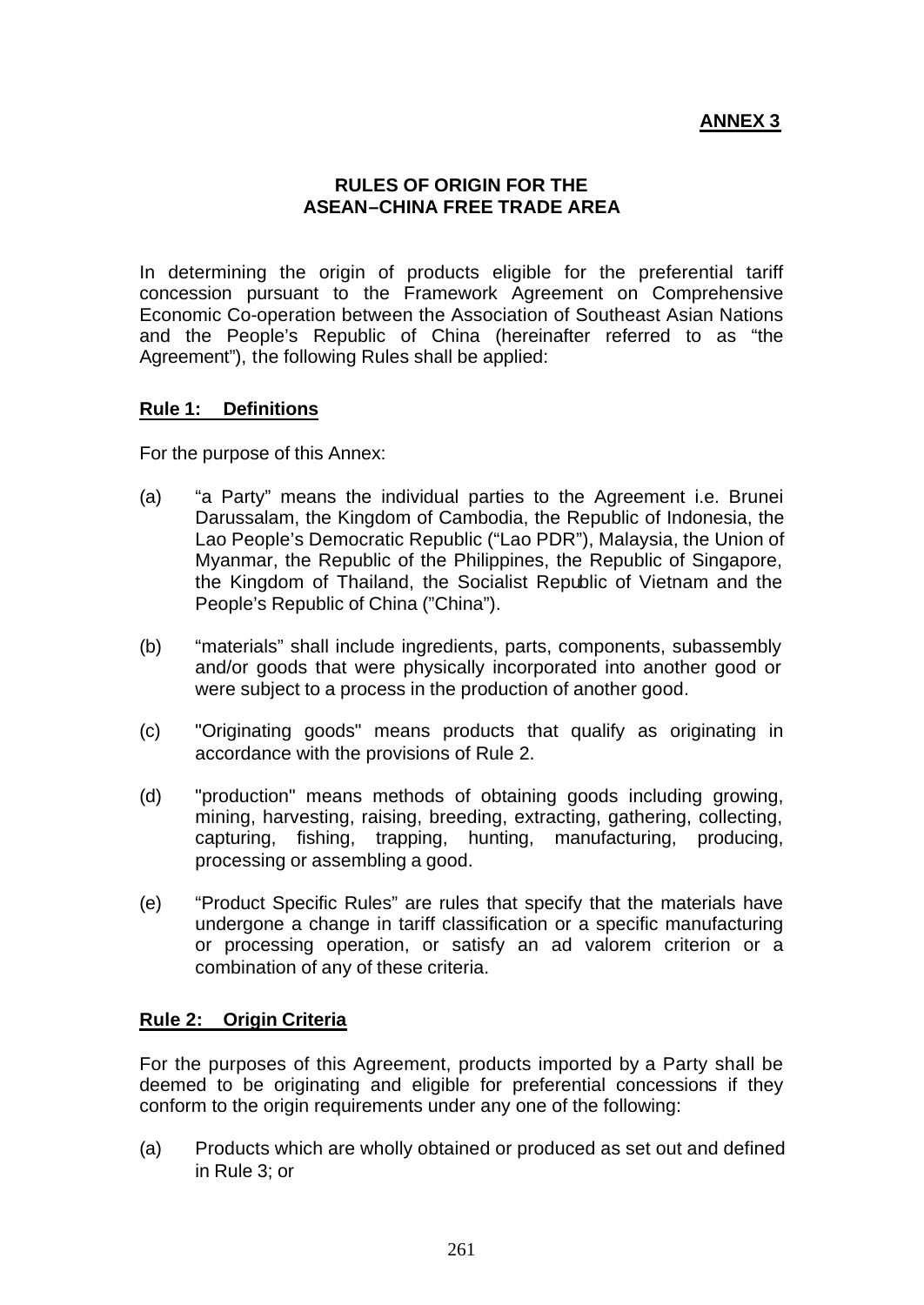(b) Products not wholly produced or obtained provided that the said products are eligible under Rule 4, Rule 5 or Rule 6.

#### **Rule 3: Wholly Obtained Products**

Within the meaning of Rule 2 (a), the following shall be considered as wholly produced or obtained in a Party:

- (a) Plant<sup>1</sup> and plant products harvested, picked or gathered there;
- (b) Live animals<sup>2</sup> born and raised there;

 $\overline{a}$ 

- $(c)$  Product<sup>3</sup> obtained from live animals referred to in paragraph (b) above;
- (d) Products obtained from hunting, trapping, fishing, aquaculture, gathering or capturing conducted there;
- (e) Minerals and other naturally occurring substances, not included in paragraphs (a) to (d), extracted or taken from its soil, waters, seabed or beneath their seabed;
- (f) Products taken from the waters, seabed or beneath the seabed outside the territorial waters of that Party, provided that that Party has the rights to exploit such waters, seabed and beneath the seabed in accordance with international law;
- (g) Products of sea fishing and other marine products taken from the high seas by vessels registered with a Party or entitled to fly the flag of that Party;
- (h) Products processed and/or made on board factory ships registered with a Party or entitled to fly the flag of that Party, exclusively from products referred to in paragraph (g) above;
- (i) Articles collected there which can no longer perform their original purpose nor are capable of being restored or repaired and are fit only for disposal or recovery of parts of raw materials, or for recycling purposes<sup>4</sup>; and

 $1$  Plant here refers to all plant life, including fruit, flowers, vegetables, trees, seaweed, fungi and live plants

<sup>&</sup>lt;sup>2</sup> Animals referred to in paragraph (b) and (c) covers all animal life, including mammals, birds, fish, crustaceans, molluscs, reptiles, bacteria and viruses.

 $3$  Products refer to those obtained from live animals without further processing, including milk, eggs, natural honey, hair, wool, semen and dung.

 $4$  This would cover all scrap and waste including scrap and waste resulting from manufacturing or processing operations or consumption in the same country, scrap machinery, discarded packaging and all products that can no longer perform the purpose for which they were produced and are fit only for discarding or for the recovery of raw materials. Such manufacturing or processing operations shall include all types of processing, not only industrial or chemical but also mining, agriculture, construction, refining, incineration and sewage treatment operations.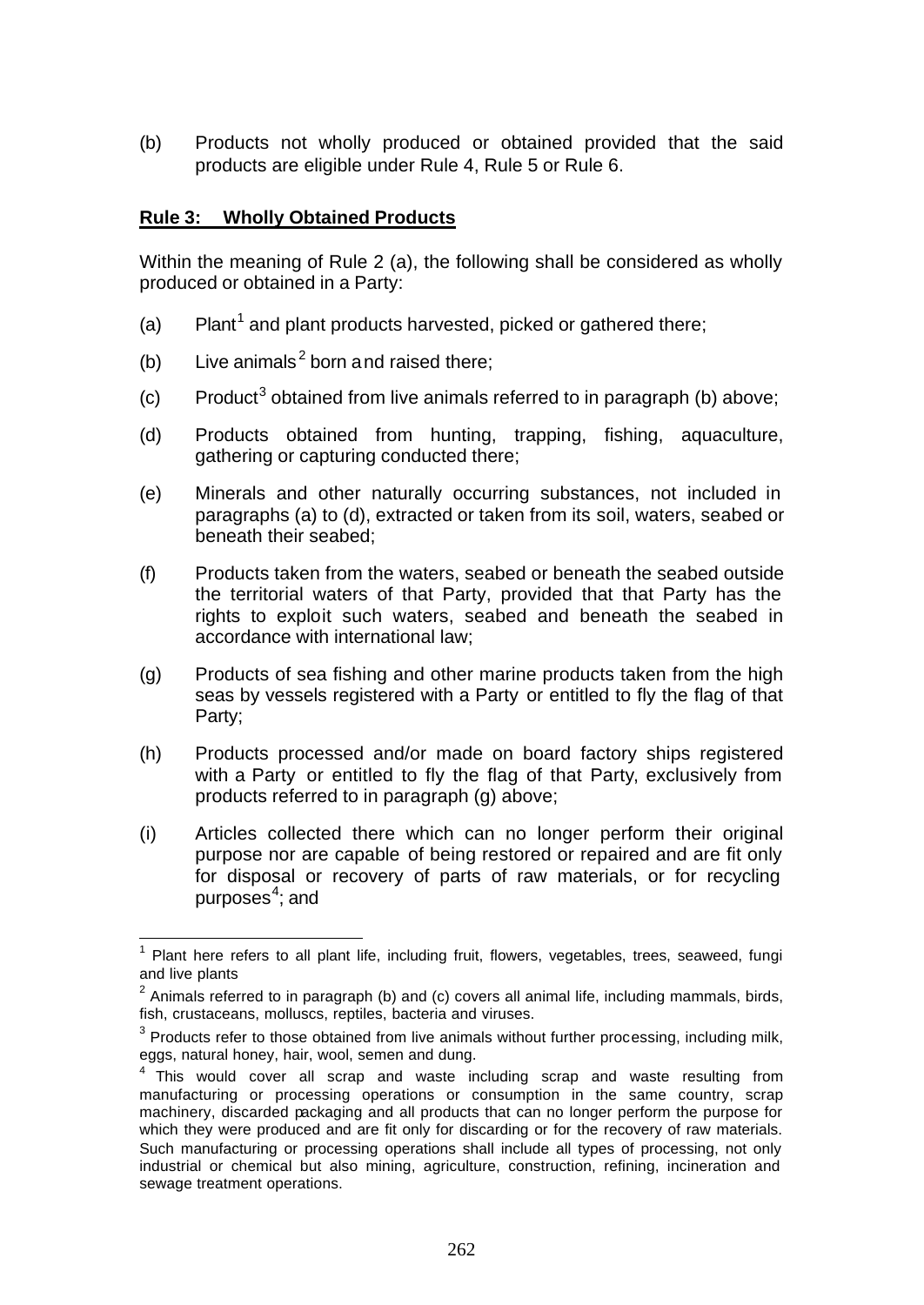(j) Goods obtained or produced in a Party solely from products referred to in paragraphs (a) to (i) above.

## **Rule 4: Not Wholly Produced or Obtained**

- (a) For the purposes of Rule 2(b), a product shall be deemed to be originating if:
	- (i) Not less than 40% of its content originates from any Party; or
	- (ii) If the total value of the materials, part or produce originating from outside of the territory of a Party (i.e. non-ACFTA) does not exceed 60% of the FOB value of the product so produced or obtained provided that the final process of the manufacture is performed within the territory of the Party.
- (b) For the purposes of this Annex, the originating criteria set out in Rule 4(a)(ii) shall be referred to as the "ACFTA content". The formula for the 40% ACFTA content is calculated as follows:



- (c) The value of the non-originating materials shall be:
	- (i) the CIF value at the time of importation of the materials; or
	- (ii) the earliest ascertained price paid for the materials of undetermined origin in the territory of the Party where the working or processing takes place.
- (d) For the purpose of this Rule, "originating material" shall be deemed to be a material whose country of origin, as determined under these rules, is the same country as the country in which the material is used in production.

## **Rule 5: Cumulative Rule of Origin**

Unless otherwise provided for, products which comply with origin requirements provided for in Rule 2 and which are used in the territory of a Party as materials for a finished product eligible for preferential treatment under the Agreement shall be considered as products originating in the territory of the Party where working or processing of the finished product has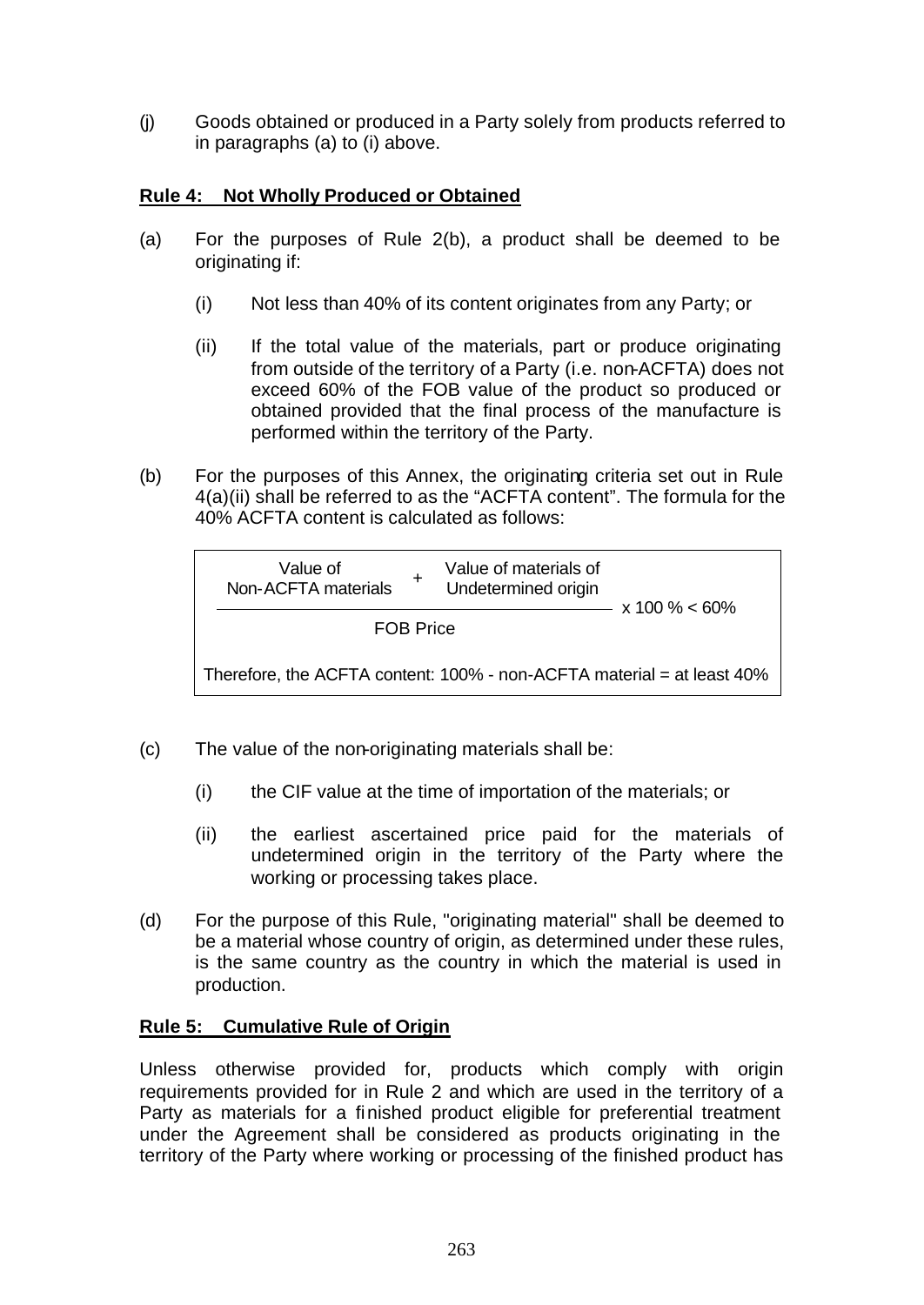taken place provided that the aggregate ACFTA content (i.e. full cumulation, applicable among all Parties) on the final product is not less than 40%.

## **Rule 6: Product Specific Criteria**

Products which have undergone sufficient transformation in a Party shall be treated as originating goods of that Party. Products which satisfy the Product Specific Rules provided for in Attachment B shall be considered as goods to which sufficient transformation has been carried out in a Party.

### **Rule 7: Minimal Operations and Processes**

Operations or processes undertaken, by themselves or in combination with each other for the purposes listed below, are considered to be minimal and shall not be taken into account in determining whether a good has been wholly obtained in one country:

- (a) ensuring preservation of goods in good condition for the purposes of transport or storage;
- (b) facilitating shipment or transportation;
- $(c)$  packaging<sup>5</sup> or presenting goods for sale.

## **Rule 8: Direct Consignment**

The following shall be considered as consigned directly from the exporting Party to the importing Party:

- (a) If the products are transported passing through the territory of any other ACFTA member states;
- (b) If the products are transported without passing through the territory of any non-ACFTA member states;
- (c) The products whose transport involves transit through one or more intermediate non-ACFTA member states with or without transshipment or temporary storage in such countries, provided that:
	- (i) the transit entry is justified for geographical reason or by consideration related exclusively to transport requirements;
	- (ii) the products have not entered into trade or consumption there; and

 5 This excludes encapsulation which is termed "packaging" by the electronics industry.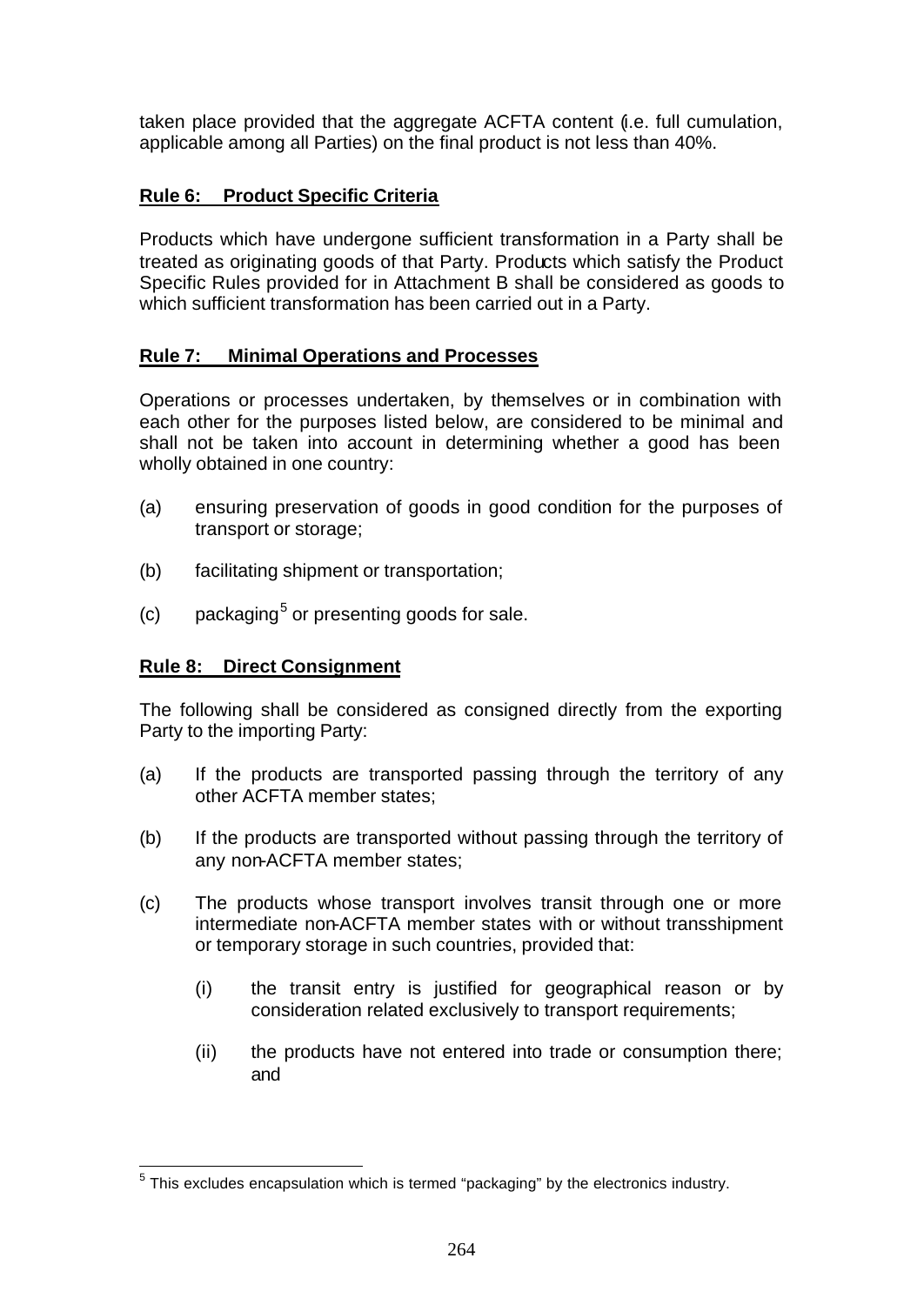(iii) the products have not undergone any operation there other than unloading and reloading or any operation required to keep them in good condition.

## **Rule 9: Treatment of Packing**

- (a) Where for purposes of assessing customs duties, a Party treats products separately from their packing, it may also, in respect of its imports consigned from another Party, determine separately the origin of such packing.
- (b) Where paragraph (a) above is not applied, packing shall be considered as forming a whole with the products and no part of any packing required for their transport or storage shall be considered as having been imported from outside the ACFTA when determining the origin of the products as a whole.

#### **Rule 10: Accessories, Spare Parts and Tools**

The origin of accessories, spare parts, tools and instructional or other information materials presented with the goods therewith shall be neglected in determining the origin of the goods, provided that such accessories, spare parts, tools and information materials are classified and collected customs duties with the goods by the importing member state.

#### **Rule 11: Neutral Elements**

Unless otherwise provided, for the purpose of determining the origin of goods, the origin of power and fuel, plant and equipment, or machines and tools used to obtain the goods, or the materials used in its manufacture which do not remain in the goods or form part of the goods, shall not be taken into account.

#### **Rule 12: Certificate of Origin**

A claim that products shall be accepted as eligible for preferential concession shall be supported by a Certificate of Origin issued by a government authority designated by the exporting Party and notified to the other Parties to the Agreement in accordance with the Operational Certification Procedures, as set out in Attachment A.

#### **Rule 13: Review and Modification**

These rules may be reviewed and modified as and when necessary upon request of a Member State and may be open to such reviews and modifications as may be agreed upon by the AEM-MOFCOM.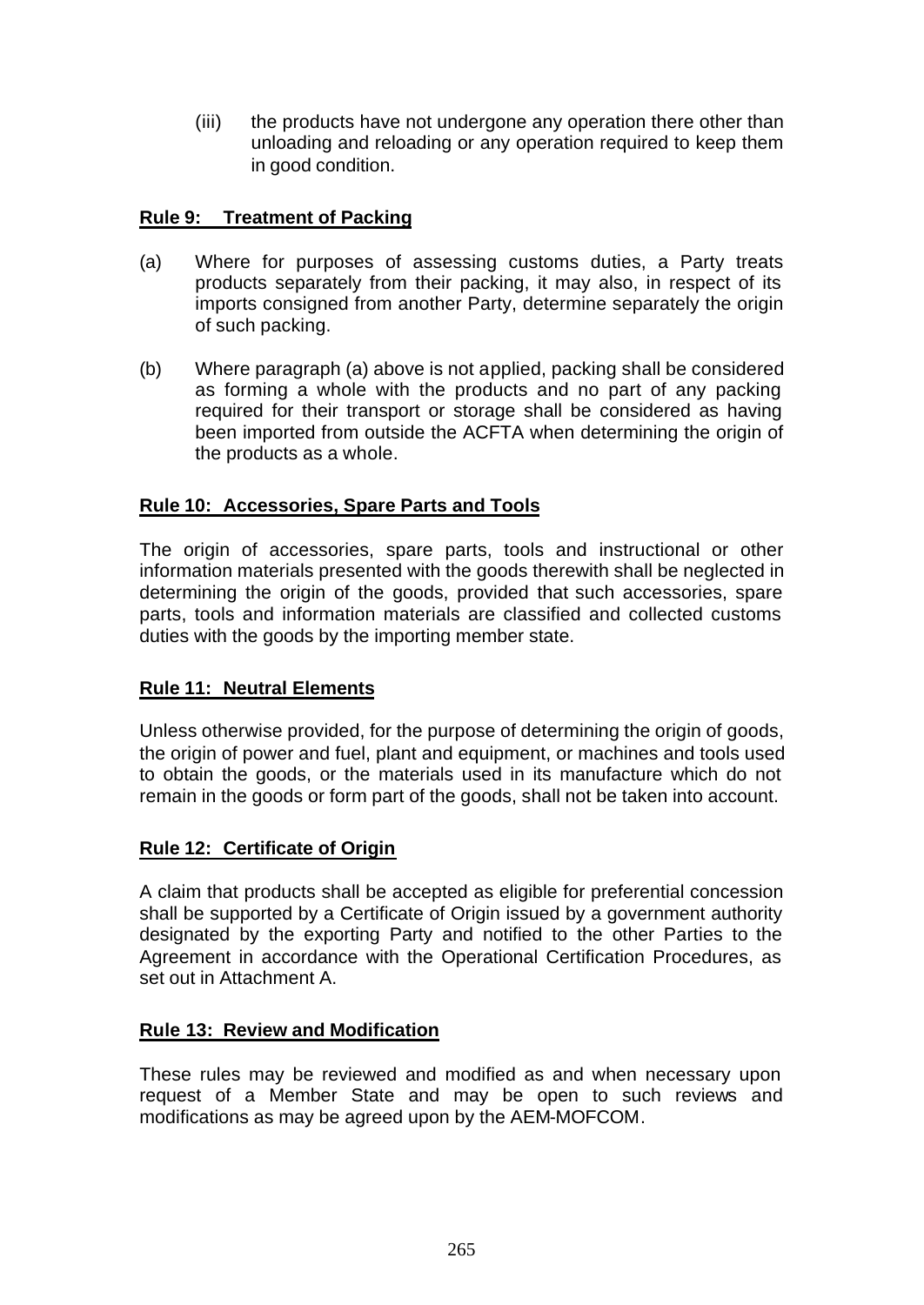## **ATTACHMENT A**

#### **OPERATIONAL CERTIFICATION PROCEDURES FOR THE RULES OF ORIGIN OF THE ASEAN-CHINA FREE TRADE AREA**

For the purpose of implementing the rules of origin for the ASEAN-China Free Trade Area, the following operational procedures on the issuance and verification of the Certificate of Origin (Form E) and the other related administrative matters shall be followed:

### **AUTHORITIES**

#### RULE 1

The Certificate of Origin shall be issued by the Government authorities of the exporting Party.

#### RULE 2

- (a) The Party shall inform all the other Parties of the names and addresses of their respective Government authorities issuing the Certificate of Origin and shall provide specimen signatures and specimen of official seals used by their said Government authorities.
- (b) The above information and specimens shall be provided to every Party to the Agreement and a copy furnished to the ASEAN Secretariat. Any change in names, addresses, or official seals shall be promptly informed in the same manner.

#### RULE 3

For the purpose of verifying the conditions for preferential treatment, the Government authorities designated to issue the Certificate of Origin shall have the right to call for any supporting documentary evidence or to carry out any check considered appropriate. If such right cannot be obtained through the existing national laws and regulations, it shall be inserted as a clause in the application form referred to in the following Rules 4 and 5.

#### **APPLICATIONS**

#### RULE 4

The exporter and/or the manufacturer of the products qualified for preferential treatment shall apply in writing to the Government authorities requesting for the preexportation verification of the origin of the products. The result of the verification, subject to review periodically or whenever appropriate, shall be accepted as the supporting evidence in verifying the origin of the said products to be exported thereafter. The pre-verification may not apply to the products of which, by their nature, origin can be easily verified.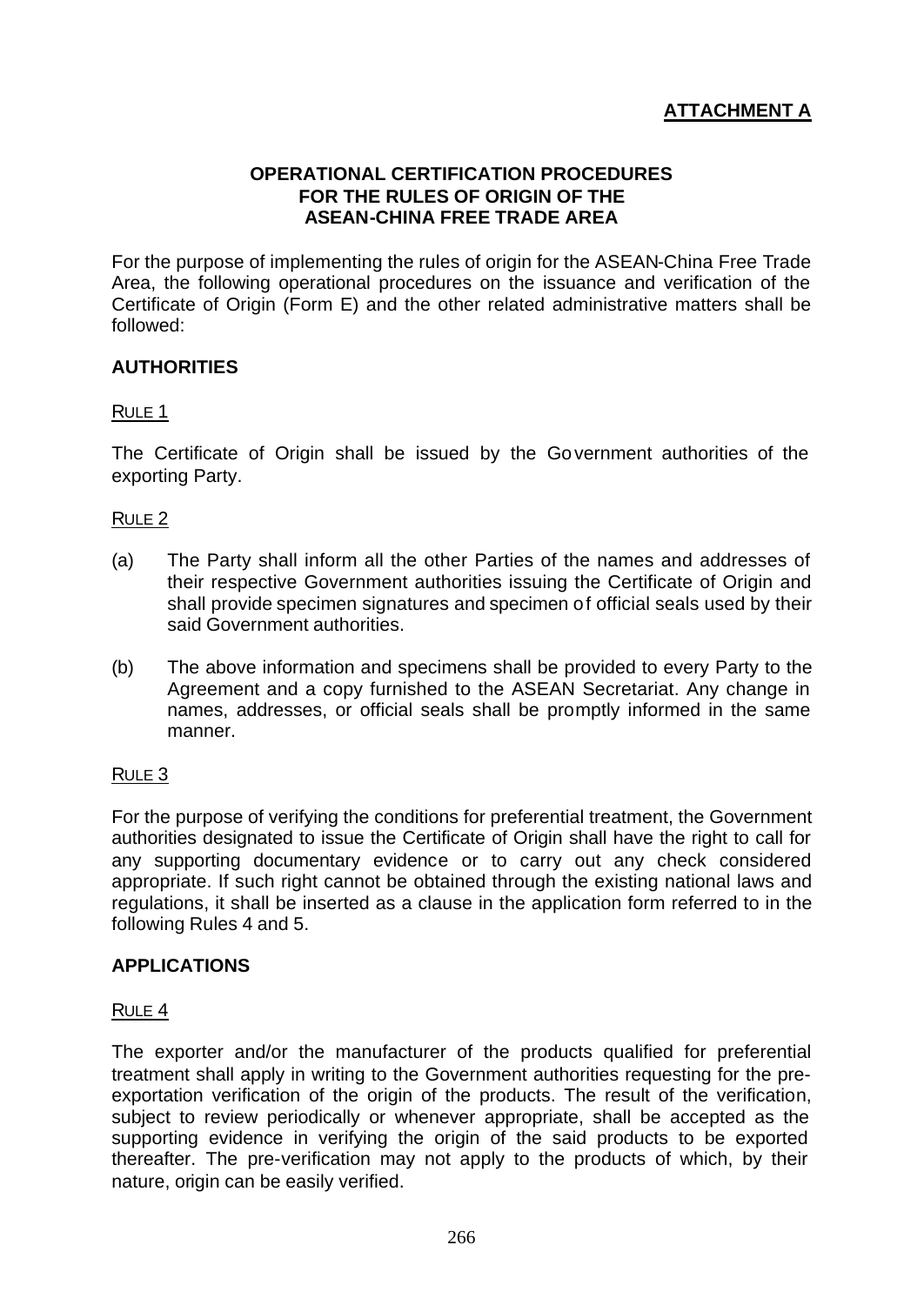### RULE 5

At the time of carrying out the formalities for exporting the products under preferential treatment, the exporter or his authorised representative shall submit a written application for the Certificate of Origin together with appropriate supporting documents proving that the products to be exported qualify for the issuance of a Certificate of Origin.

### **PRE-EXPORTATION EXAMINATION**

#### RULE 6

The Government authorities designated to issue the Certificate of Origin shall, to the best of their competence and ability, carry out proper examination upon each application for the Certificate of Origin to ensure that:

(a) The application and the Certificate of Origin are duly completed and signed by the authorised signatory;

(b) The origin of the product is in conformity with the ASEAN-China Rules of Origin;

(c) The other statements of the Certificate of Origin correspond to supporting documentary evidence submitted;

(d) Description, quantity and weight of goods, marks and number of packages, number and kinds of packages, as specified, conform to the products to be exported.

## **ISSUANCE OF CERTIFICATE OF ORIGIN**

#### RULE 7

- (a) The Certificate of Origin must be in ISO A4 size paper in conformity to the specimen as shown in Attachment C. It shall be made in English.
- (b) The Certificate of Origin shall comprise one original and three (3) carbon copies of the following colours:

| Original          | - Beige (Pantone color code: 727c)       |
|-------------------|------------------------------------------|
| Duplicate         | - Light Green (Pantone color code: 622c) |
| <b>Triplicate</b> | - Light Green (Pantone color code: 622c) |
| Quadruplicate     | - Light Green (Pantone color code: 622c) |

(c) Each Certificate of Origin shall bear a reference number separately given by each place of office of issuance.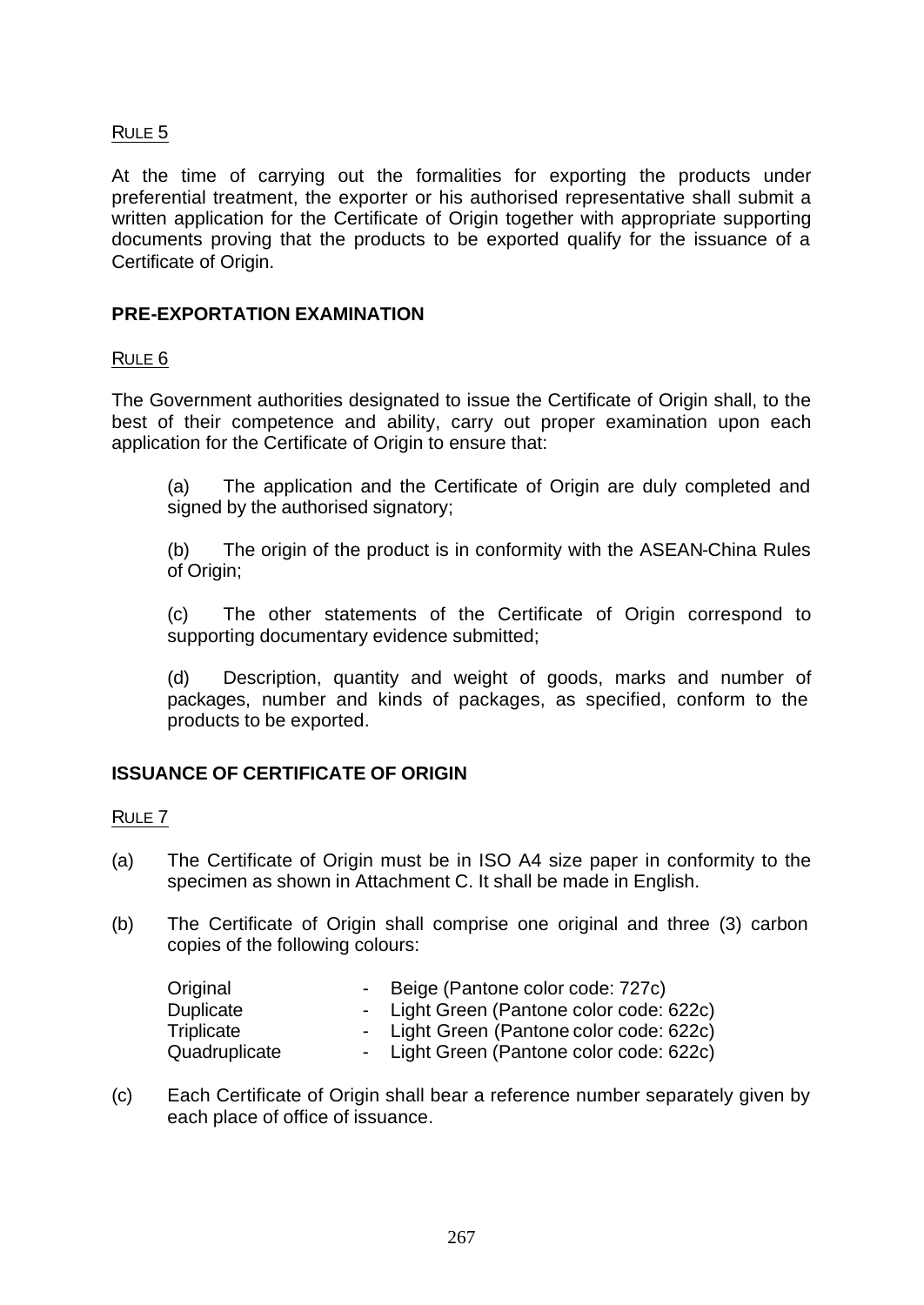(d) The original copy shall be forwarded, together with the triplicate, by the exporter to the importer for submission to the Customs Authority at the port or place of importation. The duplicate shall be retained by the issuing authority in the exporting Party. The quadruplicate shall be retained by the exporter. After the importation of the products, the triplicate shall be marked accordingly in Box 4 and returned to the issuing authority within a reasonable period of time.

## RULE 8

To implement the provisions of Rules 4 and 5 of the ASEAN-China Rules of Origin, the Certificate of Origin issued by the final exporting Party shall indicate the relevant rules and applicable percentage of ACFTA content in Box 8.

### RULE 9

Neither erasures nor superimposition shall be allowed on the Certificate of Origin. Any alteration shall be made by striking out the erroneous materials and making any addition required. Such alterations shall be approved by the person who made them and certified by the appropriate Government authorities. Unused spaces shall be crossed out to prevent any subsequent addition.

### RULE 10

- (a) The Certificate of Origin shall be issued by the relevant Government authorities of the exporting Party at the time of exportation or soon thereafter whenever the products to be exported can be considered originating in that Party within the meaning of the ASEAN-China Rules of Origin.
- (b) In exceptional cases where a Certificate of Origin has not been issued at the time of exportation or soon thereafter due to involuntary errors or omissions or other valid causes, the Certificate of Origin may be issued retroactively but no longer than one year from the date of shipment, bearing the words "ISSUED RETROACTIVELY".

#### RULE 11

In the event of theft, loss or destruction of a Certificate of Origin, the exporter may apply in writing to the Government authorities which issued it for the certified true copy of the original and the triplicate to be made on the basis of the export documents in their possession bearing the endorsement of the words "CERTIFIED TRUE COPY" in Box 12. This copy shall bear the date of the original Certificate of Origin. The certified true copy of a Certificate of Origin shall be issued not longer than one year from the date of issuance of the original Certificate of Origin and on condition that the exporter provides to the relevant issuing authority the fourth copy.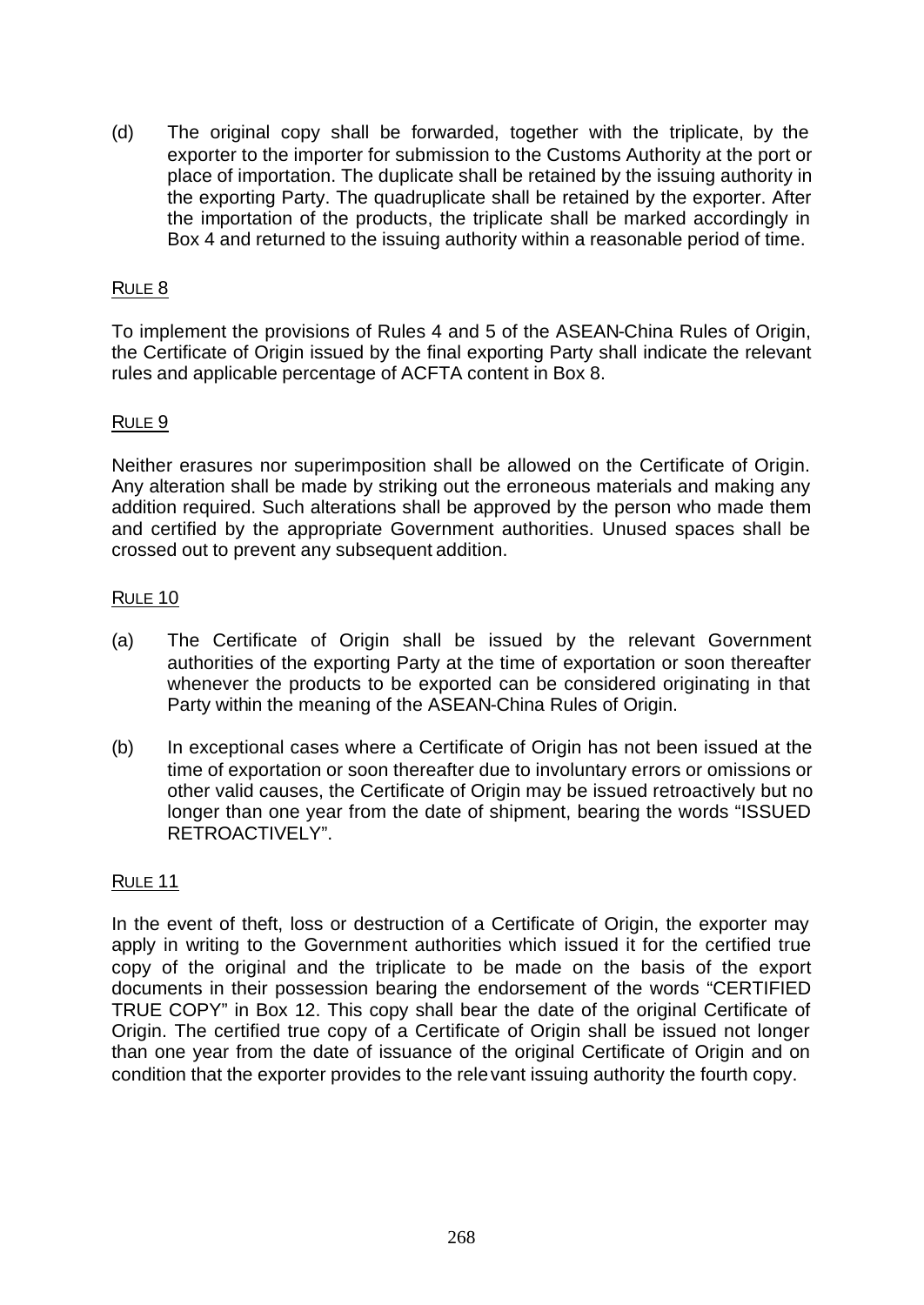## **PRESENTATION**

#### RULE 12

The original Certificate of Origin shall be submitted together with the triplicate to the Customs Authorities at the time of lodging the import entry for the products concerned.

#### RULE 13

The following time limit for the presentation of the Certificate of Origin shall be observed:

- (a) Certificate of Origin shall be submitted to the Customs Authorities of the importing Party within four (4) months from the date of endorsement by the relevant Government authorities of the exporting Party;
- (b) Where the products pass through the territory of one or more non-parties in accordance with the provisions of Rule 8 (c) of the ASEAN-China Rules of Origin, the time limit laid down in paragraph (a) above for the submission of the Certificate of Origin is extended to six (6) months;
- (c) Where the Certificate of Origin is submitted to the relevant Government authorities of the importing Party after the expiration of the time limit for its submission, such Certificate is still to be accepted when failure to observe the time limit results from force majeure or other valid causes beyond the control of the exporter; and
- (d) In all cases, the relevant Government authorities in the importing Party may accept such Certificate of Origin provided that the products have been imported before the expiration of the time limit of the said Certificate of Origin.

#### RULE 14

In the case of consignments of products originating in the exporting Party and not exceeding US\$200.00 FOB, the production of a Certificate of Origin shall be waived and the use of simplified declaration by the exporter that the products in question have originated in the exporting Party will be accepted. Products sent through the post not exceeding US\$200.00 FOB shall also be similarly treated.

#### RULE 15

The discovery of minor discrepancies between the statements made in the Certificate of Origin and those made in the documents submitted to the Customs Authorities of the importing Party for the purpose of carrying out the formalities for importing the products shall not ipso-facto invalidate the Certificate of Origin, if it does in fact correspond to the products submitted.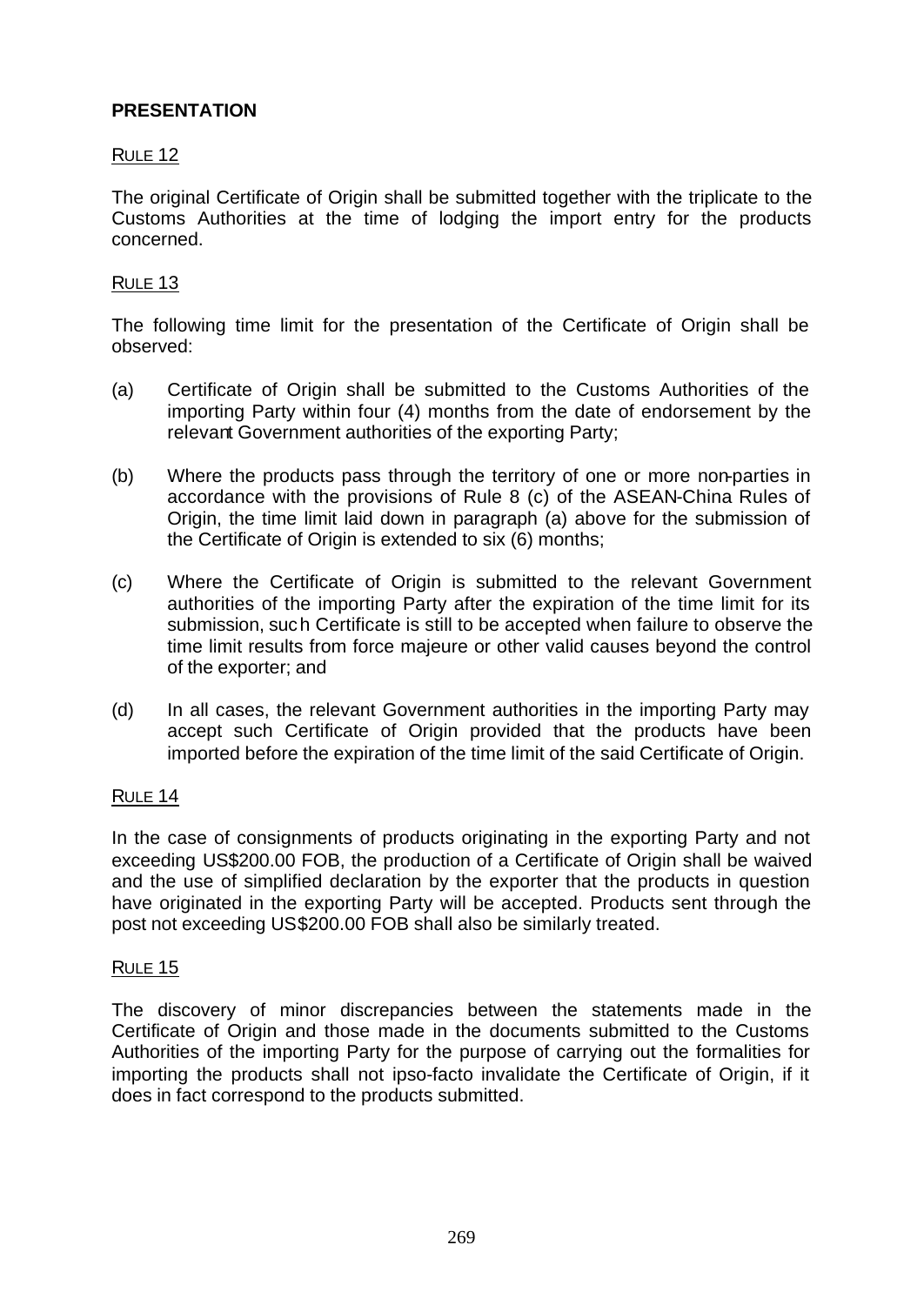### RULE 16

- (a) The importing Party may request a retroactive check at random and/or when it has reasonable doubt as to the authenticity of the document or as to the accuracy of the information regarding the true origin of the products in question or of certain parts thereof.
- (b) The request shall be accompanied with the Certificate of Origin concerned and shall specify the reasons and any additional information suggesting that the particulars given on the said Certificate of Origin may be inaccurate, unless the retroactive check is requested on a random basis.
- (c) The Customs Authorities of the importing Party may suspend the provisions on preferential treatment while awaiting the result of verification. However, it may release the products to the importer subject to any administrative measures deemed necessary, provided that they are not held to be subject to import prohibition or restriction and there is no suspicion of fraud.
- (d) The issuing Government authorities receiving a request for retroactive check shall respond to the request promptly and reply not later than six (6) months after the receipt of the request.

### RULE 17

- (a) The application for Certificates of Origin and all documents related to such application shall be retained by the issuing authorities for not less than two (2) years from the date of issuance.
- (b) Information relating to the validity of the Certificate of Origin shall be furnished upon request of the importing Party.
- (c) Any information communicated between the Parties concerned shall be treated as confidential and shall be used for the validation of Certificates of Origin purposes only.

## **SPECIAL CASES**

#### RULE 18

When destination of all or parts of the products exported to a specified Party is changed, before or after their arrival in the Party, the following rules shall be observed:

(a) If the products have already been submitted to the Customs Authorities in the specified importing Party, the Certificate of Origin shall, by a written application of the importer be endorsed to this effect for all or parts of products by the said authorities and the original returned to the importer. The triplicate shall be returned to the issuing authorities.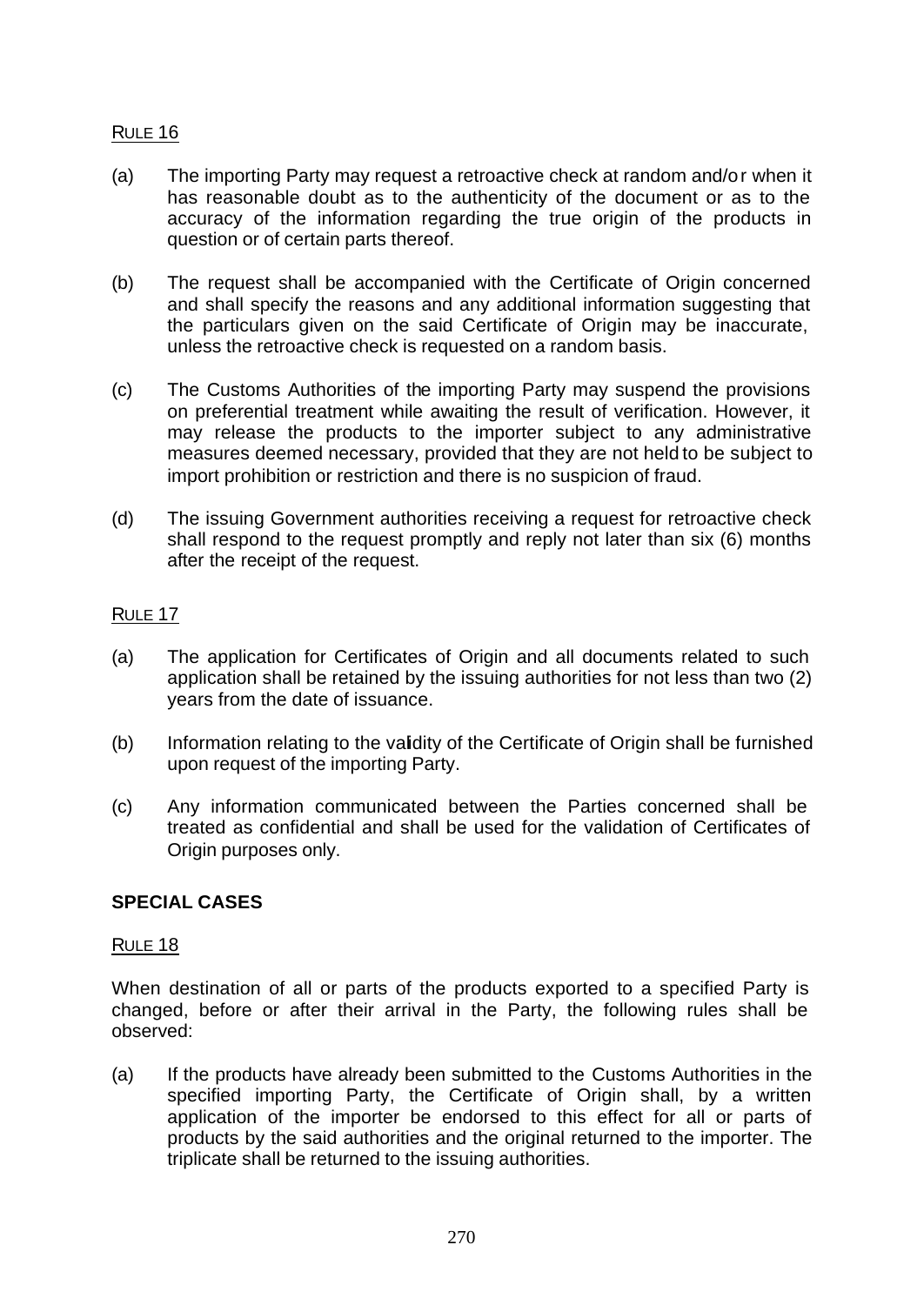(b) If the changing of destination occurs during transportation to the importing Party as specified in the Certificate of Origin, the exporter shallapply in writing, accompanied with the issued Certificate of Origin, for the new issuance for all or parts of products.

### RULE 19

For the purpose of implementing Rule 8(c) of the ASEAN-China Rules of Origin, where transportation is effected through the territory of one or more non-ACFTA member states, the following shall be produced to the Government authorities of the importing Member State:

- (a) A through Bill of Lading issued in the exporting Member State;
- (b) A Certificate of Origin issued by the relevant Government authorities of the exporting Member State;
- (c) A copy of the original commercial invoice in respect of the product; and
- (d) Supporting documents in evidence that the requirements of Rule 8(c) subparagraphs (i),(ii) and (iii) of the ASEAN-China Rules of Origin are being complied with.

#### RULE 20

- (a) Products sent from an exporting Party for exhibition in another Party and sold during or after the exhibition into a Party shall benefit from the ASEAN-China preferential tariff treatment on the condition that the products meet the requirements of the ASEAN-China Rules of Origin provided it is shown to the satisfaction of the relevant Government authorities of the importing Party that:
	- (i) an exporter has dispatched those products from the territory of the exporting Party to the country where the exhibition is held and has exhibited them there;
	- (ii) the exporter has sold the goods or transferred them to a consignee in the importing Party; and
	- (iii) the products have been consigned during the exhibition or immediately thereafter to the importing Party in the state in which they were sent for exhibition.
- (b) For purposes of implementing the above provisions, the Certificate of Origin must be produced to the relevant Government authorities of the importing Party. The name and address of the exhibition must be indicated, a certificate issued by the relevant Government authorities of the Party where the exhibition took place together with supporting documents prescribed in Rule 19(d) may be required.
- (c) Paragraph (a) shall apply to any trade, agricultural or crafts exhibition, fair or similar show or display in shops or business premises with the view to the sale of foreign products and where the products remain under Customs control during the exhibition.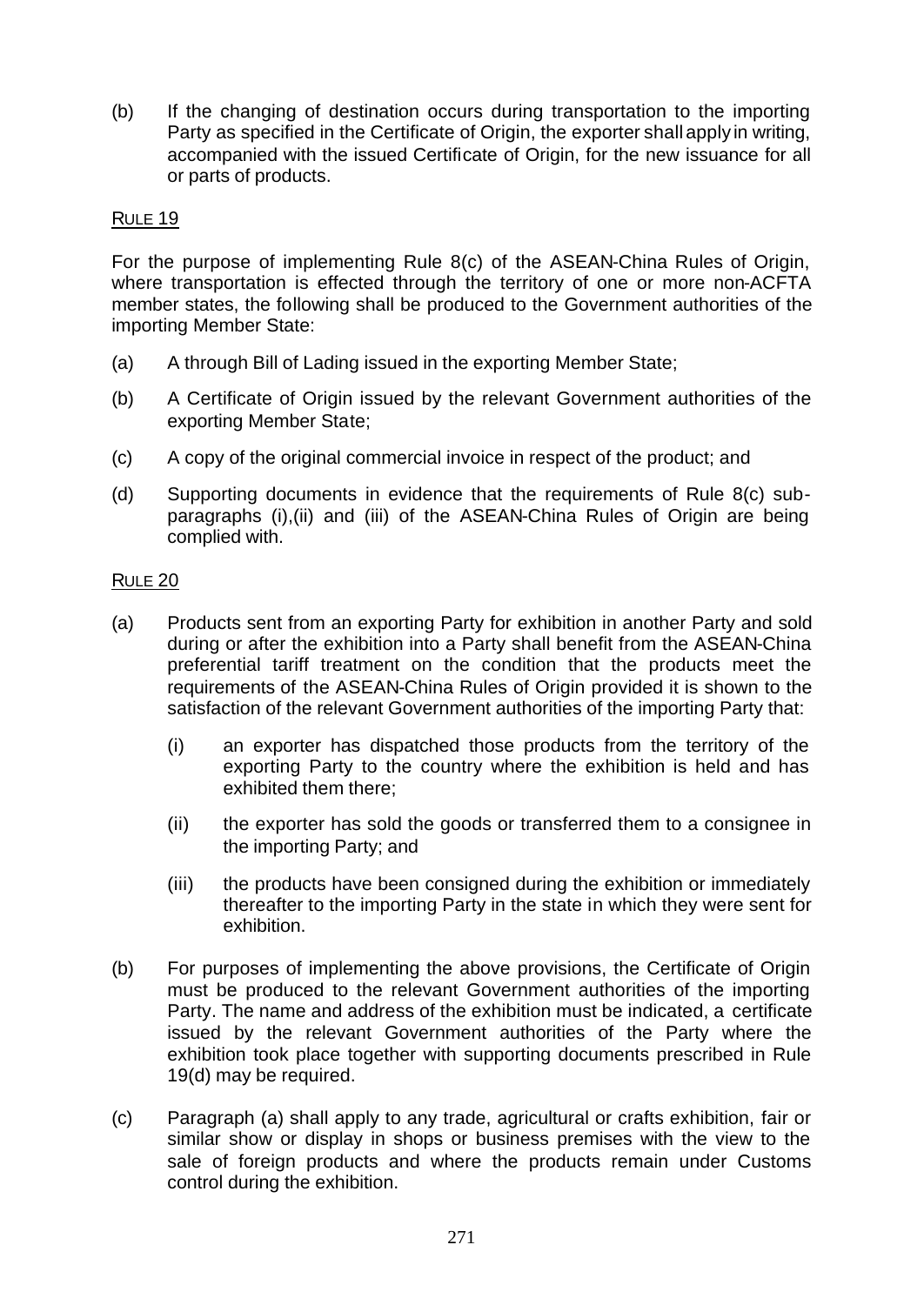## **ACTION AGAINST FRAUDULENT ACTS**

#### RULE 21

- (a) When it is suspected that fraudulent acts in connection with the Certificate of Origin have been committed, the Government authorities concerned shall cooperate in the action to be taken in the territory of the respective Party against the persons involved.
- (b) Each Party shall be responsible for providing legal sanctions for fraudulent acts related to the Certificate of Origin.

#### Rule 22

In the case of a dispute concerning origin determination, classification or products or other matters, the Government authorities concerned in the importing and exporting Member States shall consult each other with a view to resolving the dispute, and the result shall be reported to the other Member States for information.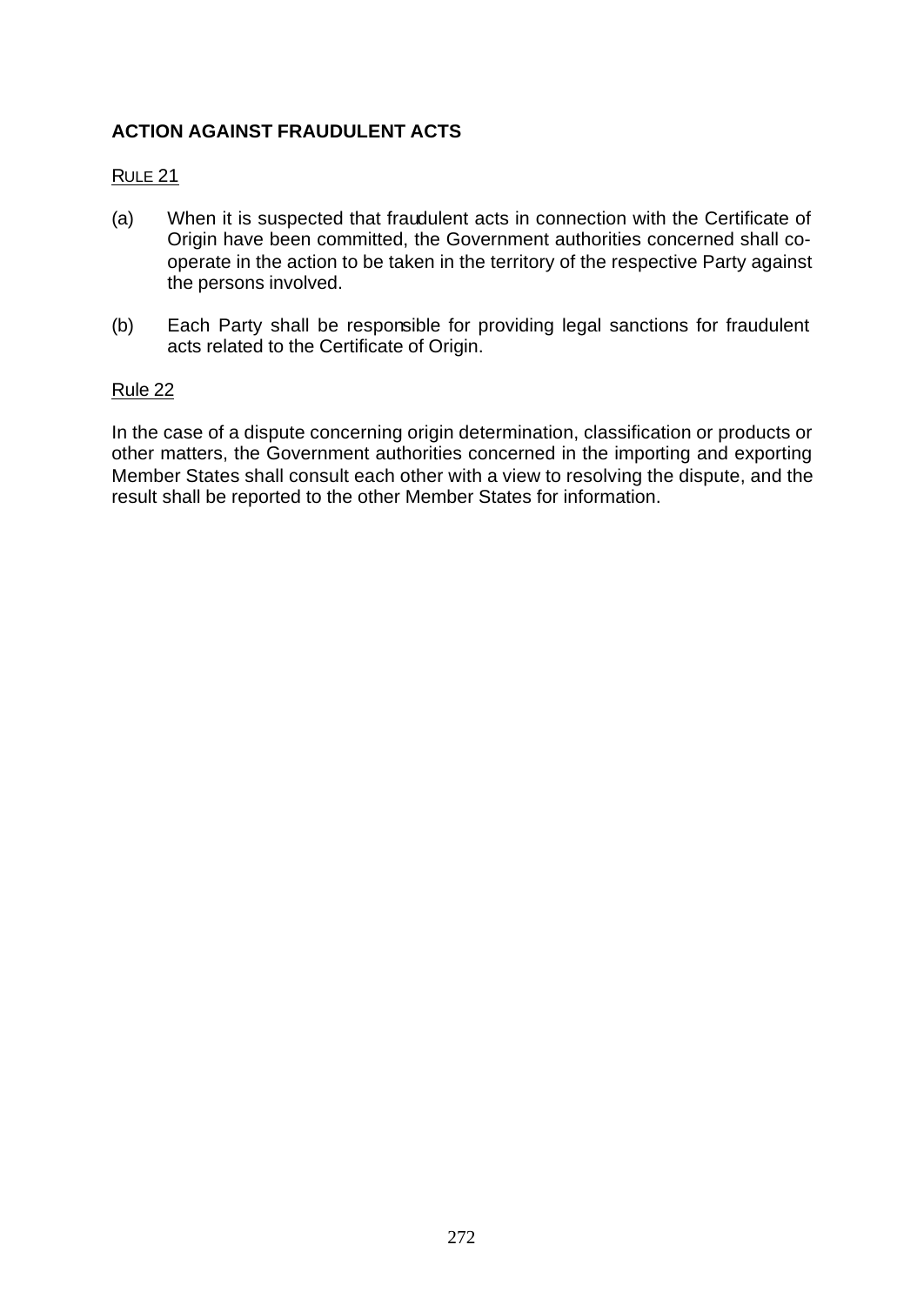## **ATTACHMENT B**

## **PRODUCT SPECIFIC RULES**

(To be negotiated commencing January 2004)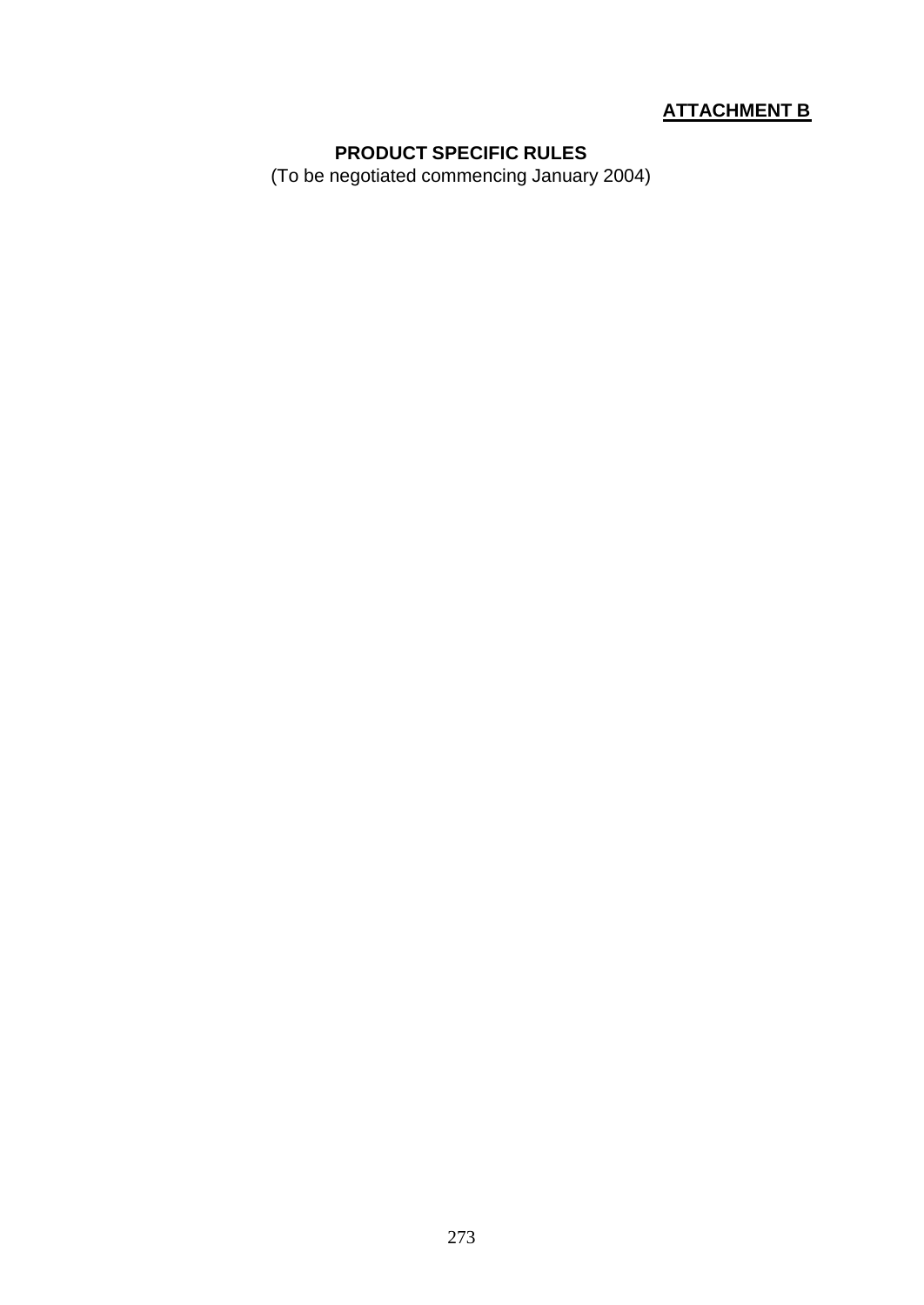# **ATTACHMENT C**

# **Original (Duplicate/Triplicate/Quadruplicate)**

|                                                                  |                                                   |                                                                |                                                    |         | Reference No.           |                             |                     |  |
|------------------------------------------------------------------|---------------------------------------------------|----------------------------------------------------------------|----------------------------------------------------|---------|-------------------------|-----------------------------|---------------------|--|
| 1. Goods consigned from (Exporter's business name,               |                                                   |                                                                | ASEAN-CHINA FREE TRADE AREA                        |         |                         |                             |                     |  |
| address, country)                                                |                                                   |                                                                | PREFERENTIAL TARIFF                                |         |                         |                             |                     |  |
|                                                                  |                                                   |                                                                | <b>CERTIFICATE OF ORIGIN</b>                       |         |                         |                             |                     |  |
|                                                                  |                                                   |                                                                | (Combined Declaration and Certificate)             |         |                         |                             |                     |  |
|                                                                  | 2. Goods consigned to (Consignee's name, address, |                                                                | <b>FORM E</b>                                      |         |                         |                             |                     |  |
| country)                                                         |                                                   |                                                                |                                                    |         |                         |                             |                     |  |
|                                                                  |                                                   |                                                                | See Notes Overleaf                                 |         |                         |                             |                     |  |
|                                                                  |                                                   |                                                                |                                                    |         |                         |                             |                     |  |
|                                                                  | 3. Means of transport and route (as far as known) |                                                                | 4. For Official Use                                |         |                         |                             |                     |  |
| Departure date                                                   |                                                   |                                                                | Preferential Treatment Given Under ASEAN-CHINA     |         |                         |                             |                     |  |
|                                                                  |                                                   |                                                                | Free Trade Area Preferential Tariff                |         |                         |                             |                     |  |
|                                                                  |                                                   |                                                                |                                                    |         |                         |                             |                     |  |
|                                                                  | Vessel's name/Aircraft etc.                       |                                                                | Preferential Treatment Not Given (Please           |         |                         |                             |                     |  |
|                                                                  |                                                   |                                                                |                                                    |         | state reason/s)         |                             |                     |  |
|                                                                  |                                                   |                                                                |                                                    |         |                         |                             |                     |  |
| Port of Discharge                                                |                                                   |                                                                |                                                    |         |                         |                             |                     |  |
|                                                                  |                                                   |                                                                |                                                    |         |                         |                             |                     |  |
|                                                                  |                                                   |                                                                | Signature of Authorised Signatory of the Importing |         |                         |                             |                     |  |
|                                                                  |                                                   |                                                                |                                                    | Country |                         |                             |                     |  |
| 5. Item                                                          | 6. Marks and                                      | 7. Number and type of                                          |                                                    |         | 8. Origin criterion     | 9. Gross                    | 10. Number and      |  |
| number                                                           | numbers on<br>packages                            | packages, description of<br>goods (including quantity          |                                                    |         | (see Notes<br>overleaf) | weight or<br>other quantity | date of<br>invoices |  |
|                                                                  |                                                   | where appropriate and HS                                       |                                                    |         |                         | and value                   |                     |  |
|                                                                  |                                                   | number of the importing                                        |                                                    |         |                         | (FOB)                       |                     |  |
|                                                                  |                                                   | country)                                                       |                                                    |         |                         |                             |                     |  |
|                                                                  |                                                   |                                                                |                                                    |         |                         |                             |                     |  |
|                                                                  |                                                   |                                                                |                                                    |         |                         |                             |                     |  |
|                                                                  |                                                   |                                                                |                                                    |         |                         |                             |                     |  |
|                                                                  |                                                   |                                                                |                                                    |         |                         |                             |                     |  |
|                                                                  |                                                   |                                                                |                                                    |         |                         |                             |                     |  |
|                                                                  | 11. Declaration by the exporter                   |                                                                | 12. Certification                                  |         |                         |                             |                     |  |
|                                                                  |                                                   | The undersigned hereby declares that the above                 | It is hereby certified, on the basis of control    |         |                         |                             |                     |  |
|                                                                  |                                                   | details and statement are correct; that all the goods          | carried out, that the declaration by the           |         |                         |                             |                     |  |
|                                                                  | were produced in                                  |                                                                |                                                    |         | exporter is correct.    |                             |                     |  |
|                                                                  |                                                   |                                                                |                                                    |         |                         |                             |                     |  |
| (Country)                                                        |                                                   |                                                                |                                                    |         |                         |                             |                     |  |
| and that they comply with the origin requirements                |                                                   |                                                                |                                                    |         |                         |                             |                     |  |
| specified for these goods in the ASEAN-CHINA                     |                                                   |                                                                |                                                    |         |                         |                             |                     |  |
| Free Trade Area Preferential Tariff for the goods<br>exported to |                                                   |                                                                |                                                    |         |                         |                             |                     |  |
|                                                                  |                                                   |                                                                |                                                    |         |                         |                             |                     |  |
|                                                                  |                                                   |                                                                |                                                    |         |                         |                             |                     |  |
| (Importing Country)                                              |                                                   |                                                                |                                                    |         |                         |                             |                     |  |
|                                                                  |                                                   |                                                                |                                                    |         |                         |                             |                     |  |
| Place and date, signature of<br>authorised signatory             |                                                   | Place and date, signature and stamp of<br>certifying authority |                                                    |         |                         |                             |                     |  |
|                                                                  |                                                   |                                                                |                                                    |         |                         |                             |                     |  |